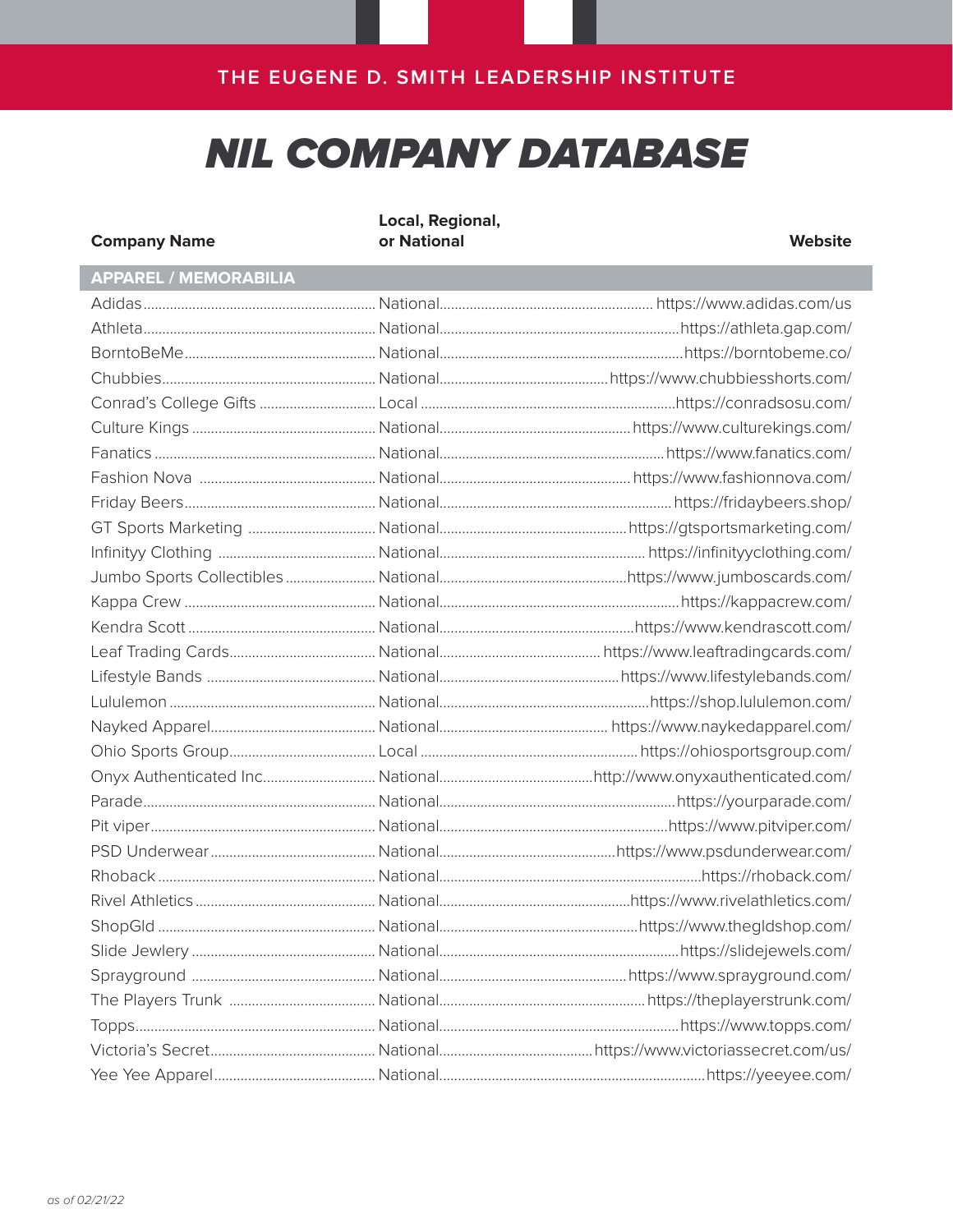#### **AUTOMOTIVE**

#### **BANK / FINANCIAL**

#### **CONSUMER PRODUCT: FOOD / DRINK**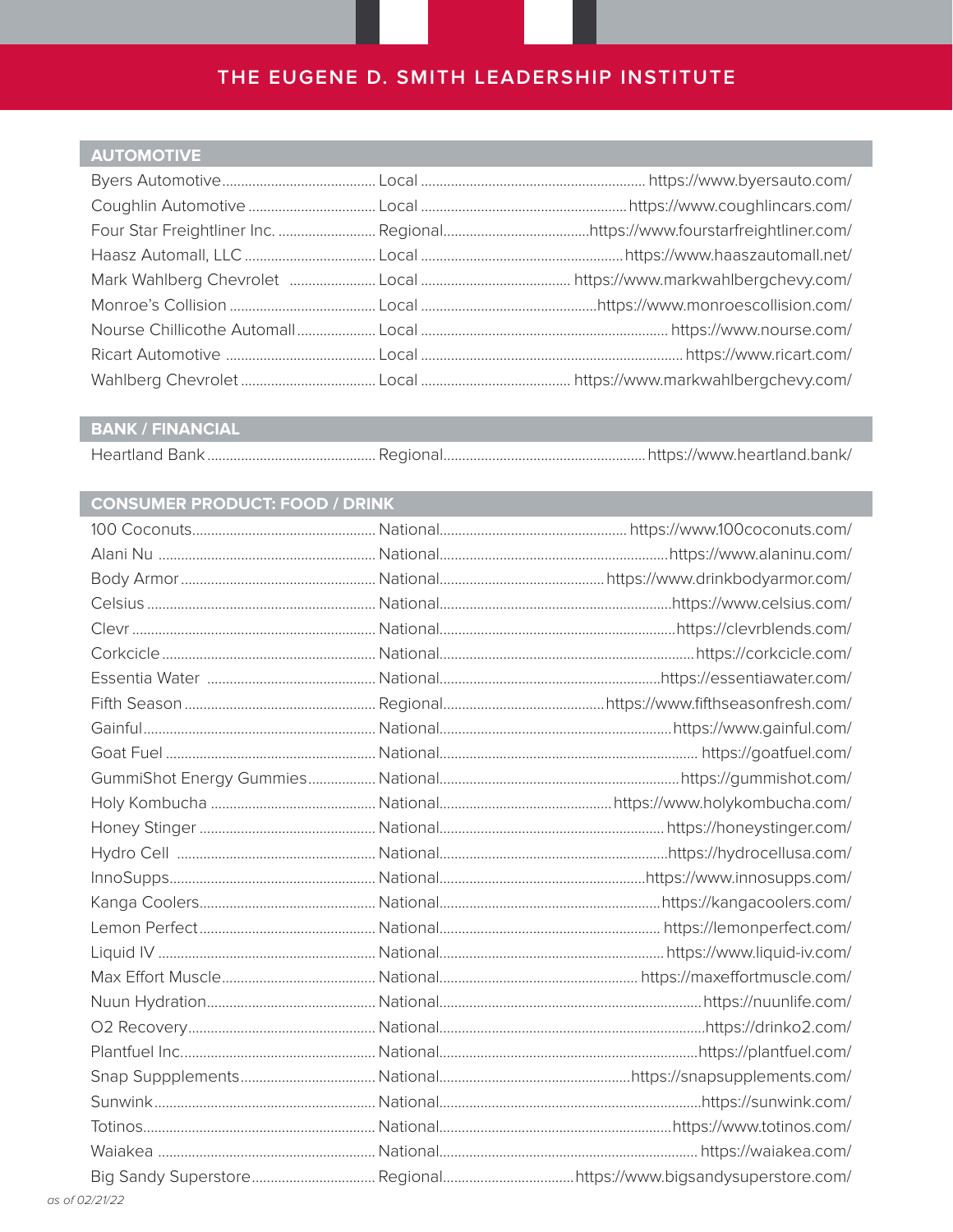#### **CONSUMER PRODUCT: GENERAL**

Corporate Specialties.................................National...................................https://www.corporatespecialties.com/

| CONSUMER PRODUCT: HEALTH / BEAUTY |  |
|-----------------------------------|--|
|                                   |  |
|                                   |  |
|                                   |  |
|                                   |  |
|                                   |  |

| <b>CONSUMER PRODUCT: SPORTS / FITNESS</b> |  |  |  |
|-------------------------------------------|--|--|--|
|                                           |  |  |  |
|                                           |  |  |  |
|                                           |  |  |  |
|                                           |  |  |  |
|                                           |  |  |  |
|                                           |  |  |  |
|                                           |  |  |  |
|                                           |  |  |  |
|                                           |  |  |  |
|                                           |  |  |  |
|                                           |  |  |  |

#### **CONSUMER PRODUCT: DIGITAL MEDIA**

#### **FITNESS / RECOVERY**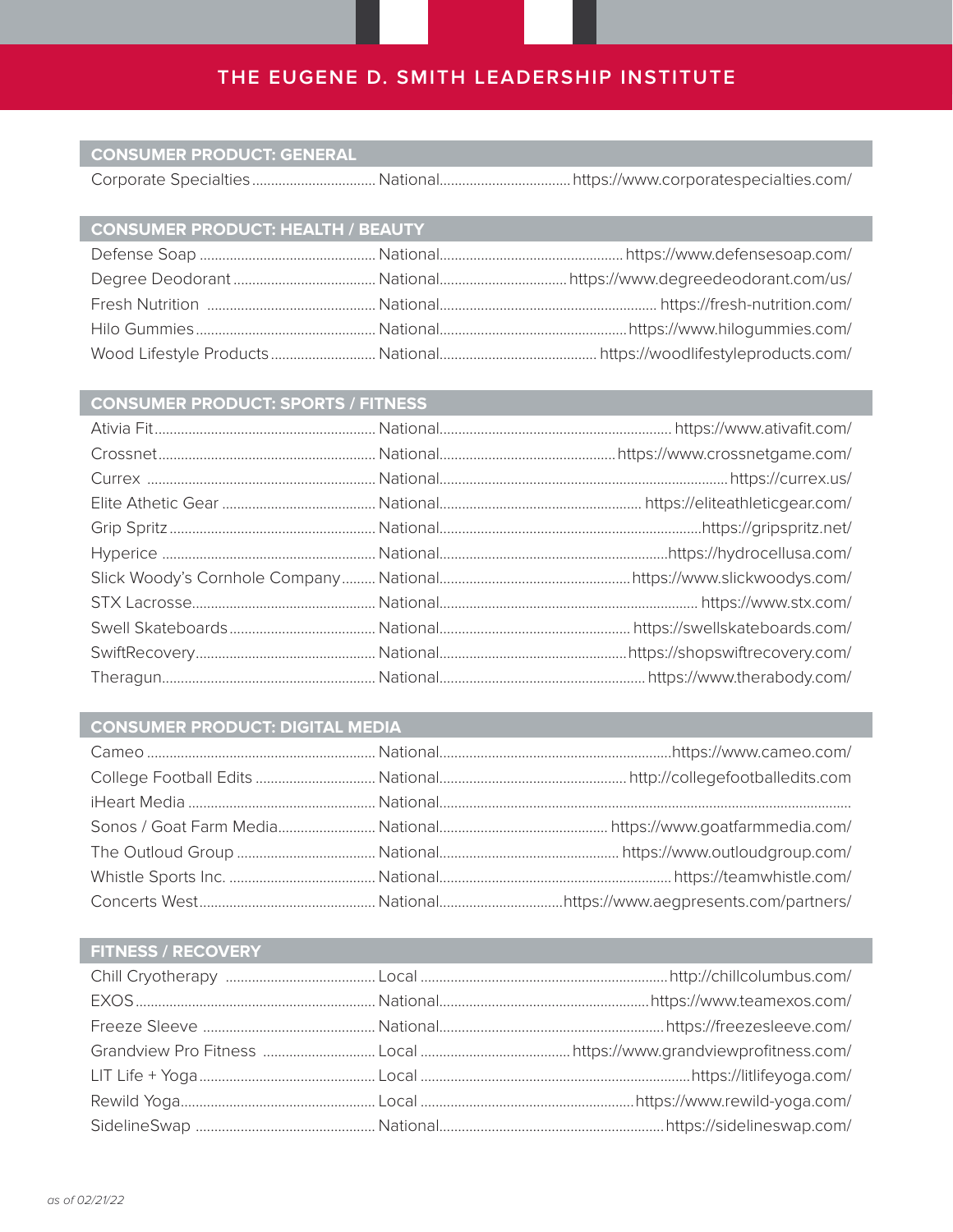#### **GROCERY / FOOD DELIVERY**

#### HEALTH / BEAUTY

#### REALITY

## MEDICAL

| <b>NFT</b> |  |
|------------|--|
|            |  |
| <b>FTX</b> |  |

| <b>RECRUITING / NIL SERVICES</b> |  |
|----------------------------------|--|
|                                  |  |
|                                  |  |
|                                  |  |
|                                  |  |

#### RESTAURANTS